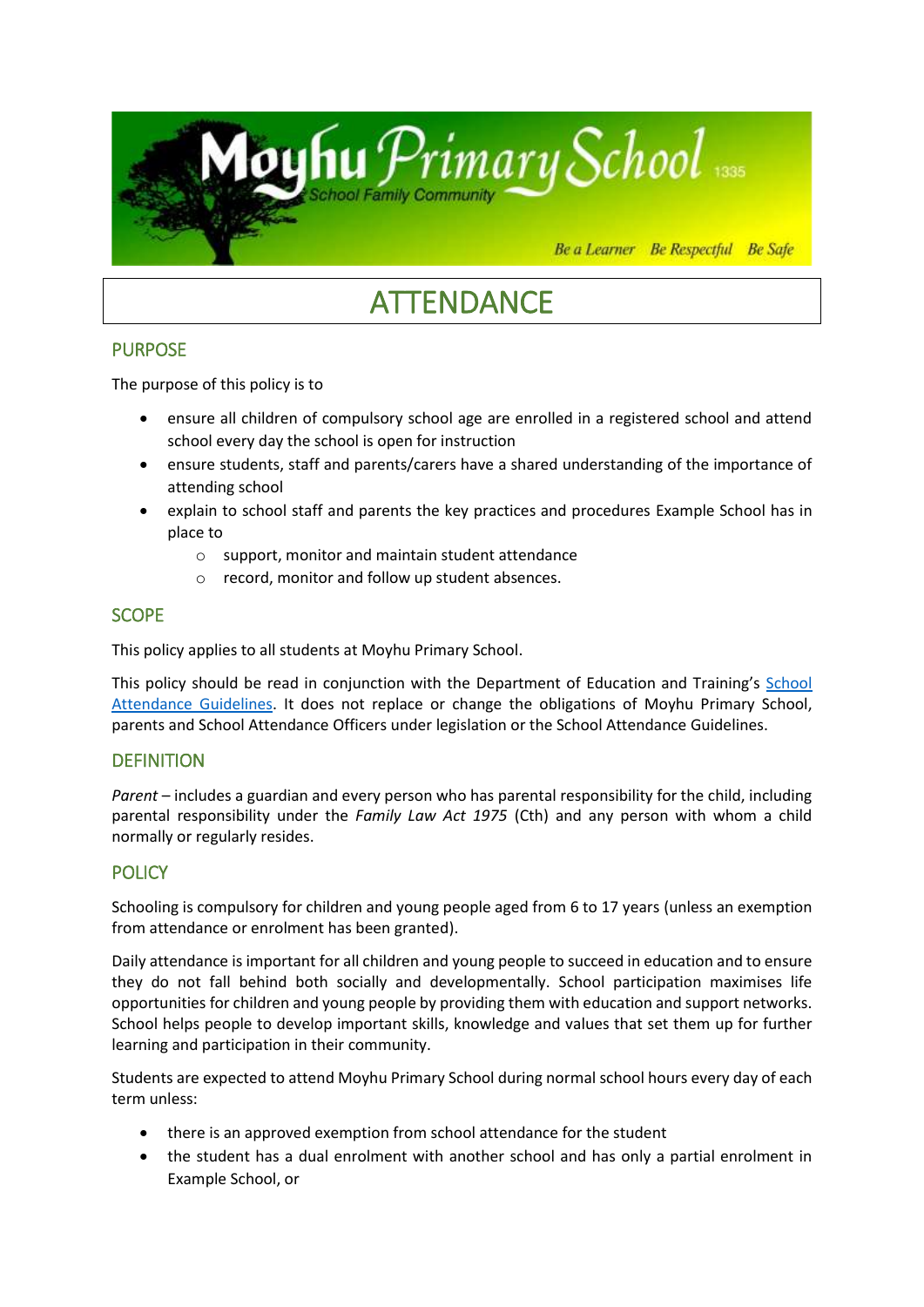• the student is registered for home schooling and has only a partial enrolment in Moyhu Primary School for particular activities.

Both schools and parents have an important role to play in supporting students to attend school every day.

Moyhu Primary School believes all students should attend school all day, every day when the school is open for instruction and is committed to working with its school community to encourage and support full school attendance.

Our school will identify individual students or cohorts who are vulnerable and whose attendance is at risk and/or declining and will work with these students and their parents to improve their attendance through a range of interventions and supports.

Students are committed to attending school every day, arriving on time and are prepared to learn. Our students are encouraged approach a teacher and seek assistance if there are any issues that are affecting their attendance.

Moyhu Primary School parents are committed to ensuring their child/children attend school on time every day when instruction is offered, to communicating openly with the school and providing valid explanations for any absence.

Parents will communicate with the relevant staff at Moyhu Primary School about any issues affecting their child's attendance and work in partnership with the school to address any concerns.

Parents will provide a reasonable explanation for their child's absence from school and endeavour to schedule family holidays, appointments and other activities outside of school hours.

#### Supporting and promoting attendance

Moyhu Primary School's *[Student Wellbeing and Engagement](https://secureservercdn.net/198.71.233.44/6mp.adb.myftpupload.com/wp-content/uploads/2019/11/Student-Wellbeing-and-Engagement-2019-2020.pdf) Policy* supports student attendance.

Our school also promotes student attendance by: holding breakfast club, implementing engaging camps and activities relevant to the classroom curriculum, such as the Stephanie Alexander Kitchen Garden cooking program, our whole school Ski Day, cultural days, Bluearth etc. We also hold community events such as our annual Christmas Carols.

#### Recording attendance

Moyhu Primary School must record student attendance twice per day. This is necessary to:

- meet legislative requirements
- discharge Moyhu Primary School's duty of care for all students

Attendance will be recorded by classroom teacher at start of the school day and after lunch using [CASES21/eCASES.

If students are in attendance at a school approved activity, the teacher in charge of the activity will record them as being present.

## Recording absences

For absences where there is no exemption in place, a parent must provide an explanation on each occasion to the school.

Parents should notify Moyhu Primary School Moyhu Primary School of absences by:

contacting us directly by phone as first preference or by email/text.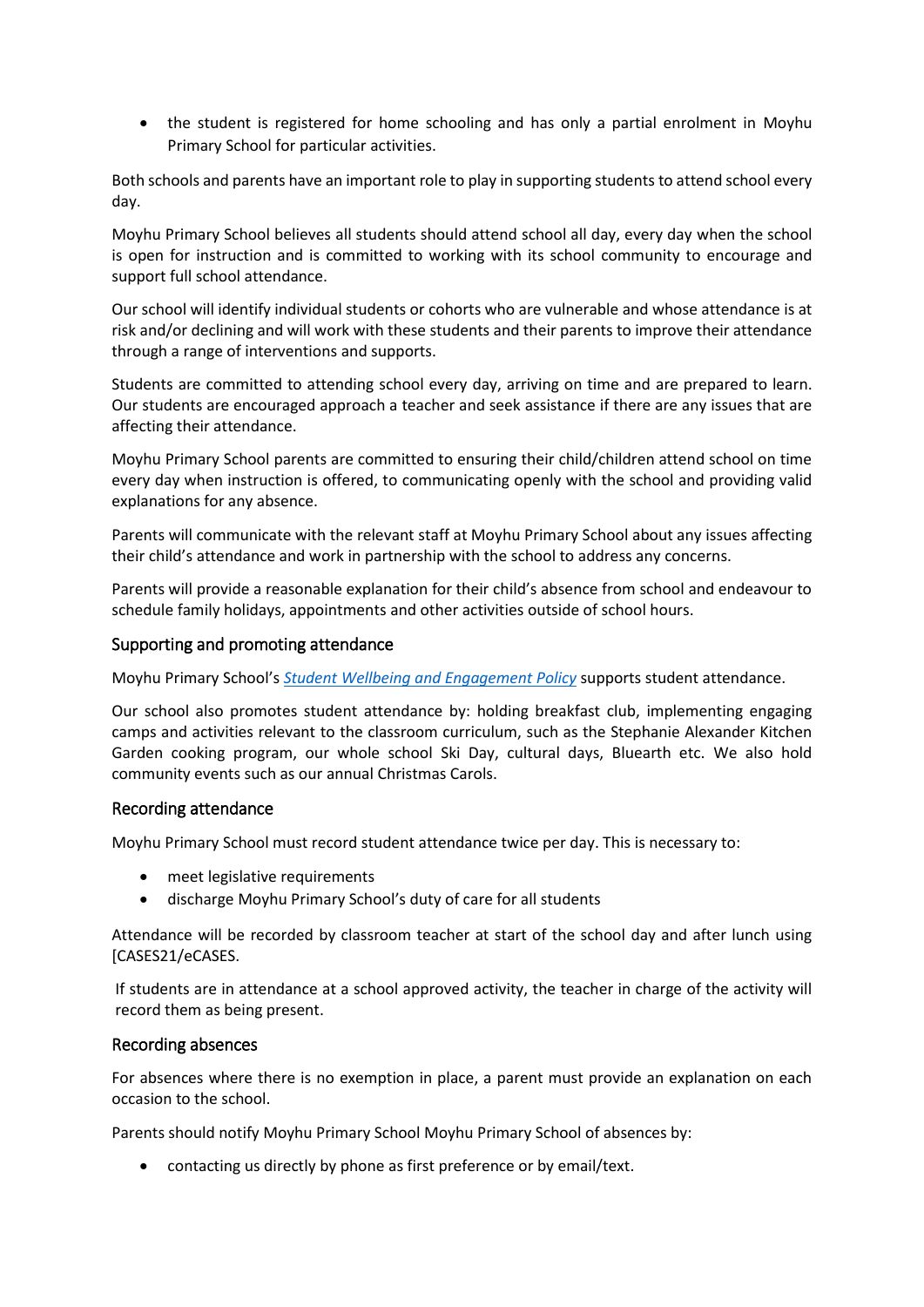If a student is absent on a particular day and the school has not been previously notified by a parent, or the absence is otherwise unexplained, Moyhu Primary School will notify parents by a phone call. Moyhu Primary School will attempt to contact parents as soon as practicable on the same day of the unexplained absence, allowing time for the parent to respond.

If contact cannot be made with the parent (due to incorrect contact details), the school will attempt to make contact with any emergency contact/s nominated on the student's file held by the school, where possible, on the day of the unexplained absence.

Moyhu Primary School will keep a record of the reason given for each absence. The principal will determine if the explanation provided is a **reasonable excuse** for the purposes of the parent meeting their responsibilities under the *Education Training Reform Act 2006* and the School Attendance Guidelines.

If Moyhu Primary School considers that the parent has provided a **reasonable excuse** for their child's absence the absence will be marked as '**excused absence**'.

If the school determines that no reasonable excuse has been provided, the absence will be marked as '**unexcused absence**'.

The Principal has the discretion to accept a reason given by a parent for a student's absence. The Principal will generally excuse:

- medical and dental appointments, where out of hours appointments are not possible or appropriate
- bereavement or attendance at the funeral of a relative or friend of the student, including a student required to attend Sorry Business
- school refusal, if a plan is in place with the parent to address causes and support the student's return to school
- cultural observance if the parent/carer notifies the school in advance
- family holidays where the parent notifies the school in advance

If no explanation is provided by the parent within 10 school days of an absence, it will be recorded as an 'unexplained absence' and recorded on the student's file.

Parents will be notified if an absence has not been excused.

## Managing non-attendance and supporting student engagement

Where absences are of concern due to their nature or frequency, or where a student has been absent for more than five days, Moyhu Primary School will work collaboratively with parents, the student, and other professionals, where appropriate, to develop strategies to improve attendance, including:

- establishing an Attendance Student Support Group
- implementing a Return to School Plan
- implementing an Individual Education Plan
- implementing a Student Absence Learning Plan for students who will be absent for an extended period
- arranging for assistance from relevant student wellbeing staff.

We understand from time to time that some students will need additional supports and assistance, and in collaboration with the student and their family, will endeavour to provide this support when it is required,

## Referral to School Attendance Officer